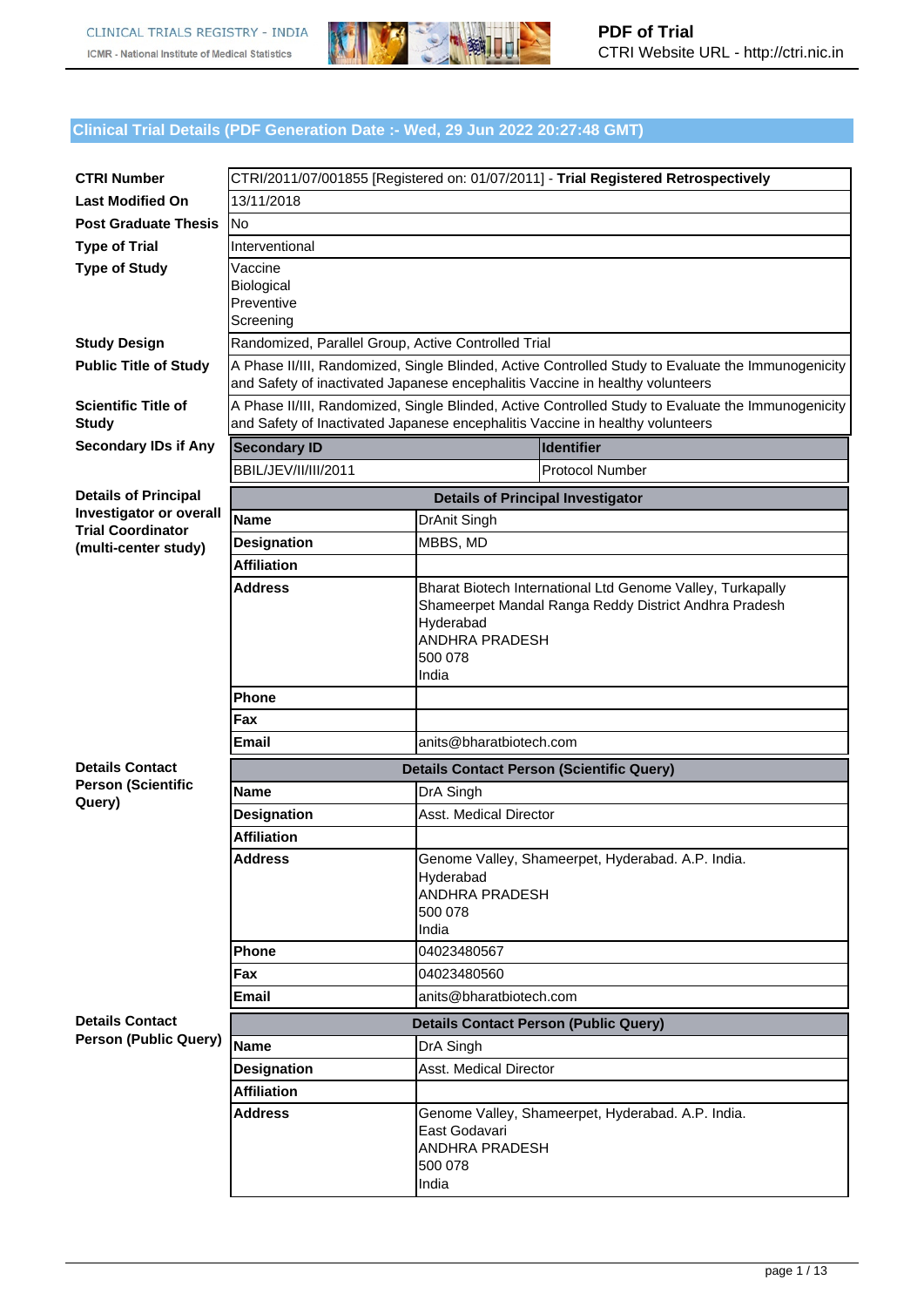

|                                                        | Phone                                                                    |                                     | 04023480567                    |                                                                                   |                                                      |  |  |
|--------------------------------------------------------|--------------------------------------------------------------------------|-------------------------------------|--------------------------------|-----------------------------------------------------------------------------------|------------------------------------------------------|--|--|
|                                                        | Fax                                                                      |                                     | 04023480560                    |                                                                                   |                                                      |  |  |
|                                                        | <b>Email</b>                                                             |                                     | anits@bharatbiotech.com        |                                                                                   |                                                      |  |  |
| Source of Monetary or                                  |                                                                          |                                     |                                | <b>Source of Monetary or Material Support</b>                                     |                                                      |  |  |
| <b>Material Support</b>                                | > Bharat Biotech Intl Ltd                                                |                                     |                                |                                                                                   |                                                      |  |  |
| <b>Primary Sponsor</b>                                 |                                                                          |                                     |                                | <b>Primary Sponsor Details</b>                                                    |                                                      |  |  |
|                                                        | <b>Bharat Biotech Intl Ltd</b><br><b>Name</b>                            |                                     |                                |                                                                                   |                                                      |  |  |
|                                                        | <b>Address</b>                                                           |                                     |                                | Genome Valley, Shameerpet, Hyderabad - 500 078. A.P. India                        |                                                      |  |  |
|                                                        | <b>Type of Sponsor</b>                                                   |                                     | Pharmaceutical industry-Indian |                                                                                   |                                                      |  |  |
| <b>Details of Secondary</b>                            | <b>Name</b>                                                              |                                     |                                | <b>Address</b>                                                                    |                                                      |  |  |
| <b>Sponsor</b>                                         | <b>NIL</b>                                                               |                                     |                                | <b>NIL</b>                                                                        |                                                      |  |  |
| <b>Countries of</b>                                    | <b>List of Countries</b>                                                 |                                     |                                |                                                                                   |                                                      |  |  |
| <b>Recruitment</b>                                     | India                                                                    |                                     |                                |                                                                                   |                                                      |  |  |
| <b>Sites of Study</b>                                  | <b>Name of Principal</b><br>Investigator                                 |                                     | Name of Site                   | <b>Site Address</b>                                                               | <b>Phone/Fax/Email</b>                               |  |  |
|                                                        | Dr G Sampath                                                             | Institute of Preventive<br>Medicine |                                | Narayanaguda<br>Hyderabad-500029<br>Andhra pradesh<br>Hyderabad<br>ANDHRA PRADESH | 09912277002<br>dr.gsampath11@gmail.<br>com           |  |  |
|                                                        | DrMukesh Gupta                                                           | Soumya child clinic                 |                                | Soumya child clinic<br>61/226, sector 6 pratap<br>nagar sanganar<br>Jaipur        | 0946055395<br>drmukeshgupta.pediatri<br>cs@gmail.com |  |  |
|                                                        |                                                                          |                                     |                                | <b>RAJASTHAN</b>                                                                  |                                                      |  |  |
| <b>Details of Ethics</b><br><b>Committee</b>           | <b>Name of Committee</b>                                                 |                                     | <b>Approval Status</b>         | Date of Approval                                                                  | <b>Is Independent Ethics</b><br><b>Committee?</b>    |  |  |
|                                                        | <b>Central Ethics</b><br>committee Vishaka                               |                                     | Approved                       | 20/06/2011                                                                        | Yes                                                  |  |  |
|                                                        | Ethics committee,<br><b>Mysore Medical Collage</b><br>Research Center    |                                     | Approved                       | 11/07/2011                                                                        | <b>No</b>                                            |  |  |
|                                                        | Institute of child health                                                |                                     | Approved                       | 03/08/2011                                                                        | No                                                   |  |  |
|                                                        | Institute of Preventive<br>medicine                                      |                                     | Approved                       | 07/05/2011                                                                        | No                                                   |  |  |
|                                                        | Institutional ethics<br>committee, Mahavir<br>medical Research<br>center |                                     | Approved                       | 02/07/2011                                                                        | No                                                   |  |  |
|                                                        | Institutional ethics<br>Committee, Gandhi<br>Hospital                    |                                     | Approved                       | 04/06/2011                                                                        | No.                                                  |  |  |
|                                                        | Institutional etics<br>Committee, King<br>George Hospital                |                                     | Approved                       | 09/04/2011                                                                        | No                                                   |  |  |
|                                                        | Sanjeevini ethics<br>committee                                           |                                     | Approved                       | 28/05/2011                                                                        | No                                                   |  |  |
|                                                        | Vishaka central ethics<br>commitee                                       |                                     | Approved                       | 20/06/2011                                                                        | Yes                                                  |  |  |
| <b>Regulatory Clearance</b><br><b>Status from DCGI</b> | <b>Status</b>                                                            |                                     |                                | <b>Date</b>                                                                       |                                                      |  |  |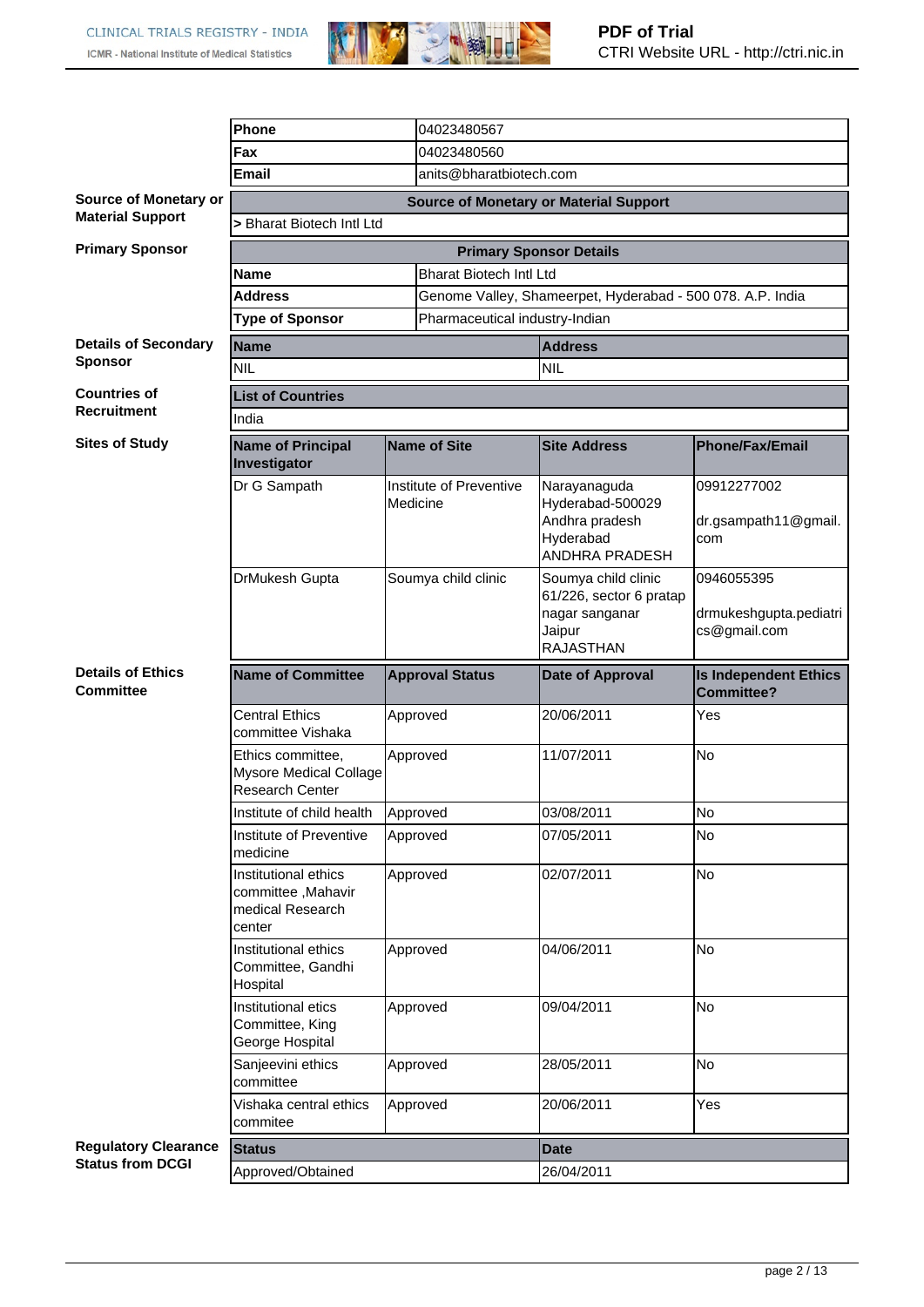

| <b>Health Condition /</b><br><b>Problems Studied</b> | <b>Health Type</b>              |                                                                                                     | <b>Condition</b>                                                                                                                                                                                                                                                                                                                                                                                                                                                                                                                                                                                                                                |  |  |  |  |
|------------------------------------------------------|---------------------------------|-----------------------------------------------------------------------------------------------------|-------------------------------------------------------------------------------------------------------------------------------------------------------------------------------------------------------------------------------------------------------------------------------------------------------------------------------------------------------------------------------------------------------------------------------------------------------------------------------------------------------------------------------------------------------------------------------------------------------------------------------------------------|--|--|--|--|
|                                                      | <b>Healthy Human Volunteers</b> |                                                                                                     | Healthy volunteers of 50 to 1 years age group                                                                                                                                                                                                                                                                                                                                                                                                                                                                                                                                                                                                   |  |  |  |  |
|                                                      |                                 |                                                                                                     | (inclusive) without significant medical history or                                                                                                                                                                                                                                                                                                                                                                                                                                                                                                                                                                                              |  |  |  |  |
|                                                      |                                 |                                                                                                     | abnormal findings at screening                                                                                                                                                                                                                                                                                                                                                                                                                                                                                                                                                                                                                  |  |  |  |  |
| Intervention /                                       | Type                            | <b>Name</b>                                                                                         | <b>Details</b>                                                                                                                                                                                                                                                                                                                                                                                                                                                                                                                                                                                                                                  |  |  |  |  |
| <b>Comparator Agent</b>                              | Intervention                    | JENVAc                                                                                              | The JE vaccine (BBILS) is<br>purified inactivated vaccine,<br>containing the JEV strain<br>isolated from a clinical case of<br>JE infection from an endemic<br>area in India. The strain was<br>adapted to grow in Vero cells.<br>The vaccine was prepared by<br>purification and inactivation<br>process consistent with current<br>Good Manufacturing Practices.<br>Liquid 0.5 mL of Test Vaccine<br>will be injected as two doses on<br>day 0 and day 282 by<br>Intramuscular route.                                                                                                                                                         |  |  |  |  |
|                                                      | <b>Comparator Agent</b>         | SA 14-14-2                                                                                          | The SA 14-14-2 is a Live,<br>attenuated Japanese<br>encephalitis vaccine. It was<br>developed and is produced by<br>Chengdu Institute of Biological<br>products (CDIBP), China<br>Lyophilized Reference Vaccine<br>0.5mL will be injected after<br>reconstitution with the diluent<br>supplied as one dose on day 0<br>and second dose will be<br>Placebo on day 282 by<br>subcutaneous route.                                                                                                                                                                                                                                                  |  |  |  |  |
| <b>Inclusion Criteria</b>                            |                                 |                                                                                                     | <b>Inclusion Criteria</b>                                                                                                                                                                                                                                                                                                                                                                                                                                                                                                                                                                                                                       |  |  |  |  |
|                                                      | <b>Age From</b>                 | 50.00 Year(s)                                                                                       |                                                                                                                                                                                                                                                                                                                                                                                                                                                                                                                                                                                                                                                 |  |  |  |  |
|                                                      | Age To                          | $1.00$ Year(s)                                                                                      |                                                                                                                                                                                                                                                                                                                                                                                                                                                                                                                                                                                                                                                 |  |  |  |  |
|                                                      | Gender                          | Both                                                                                                |                                                                                                                                                                                                                                                                                                                                                                                                                                                                                                                                                                                                                                                 |  |  |  |  |
|                                                      | <b>Details</b>                  |                                                                                                     | 1. Healthy volunteers of 50 to 1 years age group (inclusive) without<br>significant medical history or abnormal findings at screening<br>br/>><br>2. Willing to give signed written Informed Consent.<br>>t/> 3. Available<br>                                                                                                                                                                                                                                                                                                                                                                                                                  |  |  |  |  |
| <b>Exclusion Criteria</b>                            | <b>Exclusion Criteria</b>       |                                                                                                     |                                                                                                                                                                                                                                                                                                                                                                                                                                                                                                                                                                                                                                                 |  |  |  |  |
|                                                      | <b>Details</b>                  | 4. Past history of JE infection.<br>hematological or immune disorders.<br>immunodeficient condition | 1. Subjects with the age less than 1 and above 50 years.<br>2. Fever of any origin of duration more than 3 days within one month<br>prior to screening or on the day of screening.<br>3. History of malaise, head ache, anorexia at the time of screening or<br>during the administration of the vaccine under study.<br>5. Life threatening or serious cardiac (NYHA grades III-IV heart<br>failure), respiratory gastrointestinal, Hepatic, renal, Endocrine,<br>6. Past history of / current allergic diseases.<br>7. Any confirmed or suspected immunosuppressive or<br>8. Use of any marketed or investigational or herbal medicine or non |  |  |  |  |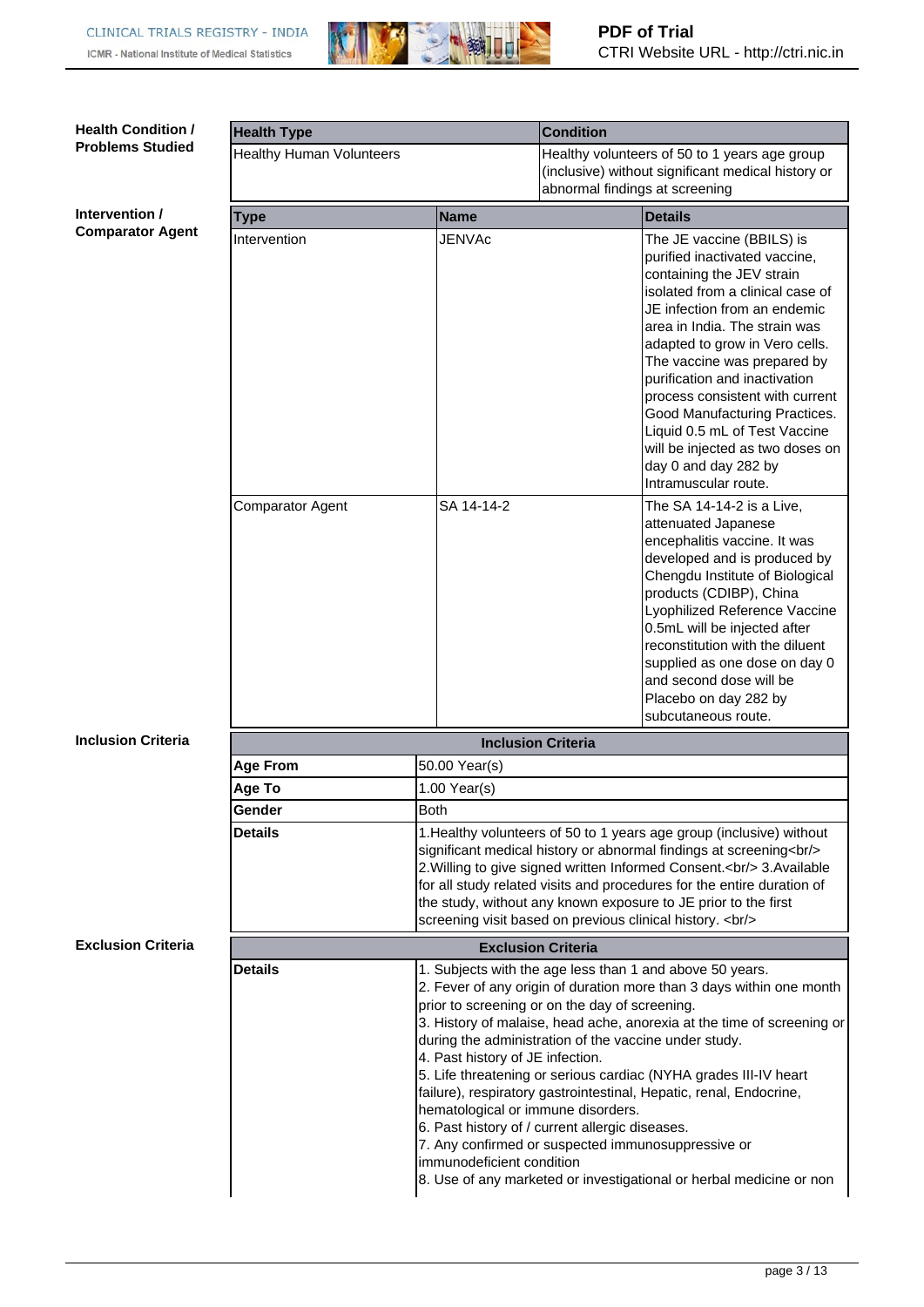

|                                                       |                                                                                                                                                                                                                                                                                                                                                                                                                                                                    | months.<br>the opinion of the investigator.<br>Visit on day 562.<br>Vaccine component. | registered drug or vaccine for JE or other vaccine in the past 2<br>9. Clinically relevant abnormal hematology or biochemistry values in<br>10. Any criteria, which in the opinion of the investigator, suggests<br>that the subject would not be compliant with the study protocol.<br>11. Intention to travel out of the area prior to final or follow-up<br>12. Previous history of hypersensitive reaction to vaccine or |
|-------------------------------------------------------|--------------------------------------------------------------------------------------------------------------------------------------------------------------------------------------------------------------------------------------------------------------------------------------------------------------------------------------------------------------------------------------------------------------------------------------------------------------------|----------------------------------------------------------------------------------------|------------------------------------------------------------------------------------------------------------------------------------------------------------------------------------------------------------------------------------------------------------------------------------------------------------------------------------------------------------------------------------------------------------------------------|
| <b>Method of Generating</b><br><b>Random Sequence</b> | Computer generated randomization                                                                                                                                                                                                                                                                                                                                                                                                                                   |                                                                                        |                                                                                                                                                                                                                                                                                                                                                                                                                              |
| Method of<br><b>Concealment</b>                       | An Open list of random numbers                                                                                                                                                                                                                                                                                                                                                                                                                                     |                                                                                        |                                                                                                                                                                                                                                                                                                                                                                                                                              |
| <b>Blinding/Masking</b>                               | Participant Blinded                                                                                                                                                                                                                                                                                                                                                                                                                                                |                                                                                        |                                                                                                                                                                                                                                                                                                                                                                                                                              |
| <b>Primary Outcome</b>                                | <b>Outcome</b>                                                                                                                                                                                                                                                                                                                                                                                                                                                     |                                                                                        | <b>Timepoints</b>                                                                                                                                                                                                                                                                                                                                                                                                            |
| <b>Secondary Outcome</b>                              | Proportion of participants achieving 4-fold or<br>greater neutralizing antibody titer in subjects<br>seropositive at baseline (?1:10) at day 28±2 after<br>a single dose of vaccination.<br>Proportion of participants that are seronegative<br>at baseline (1:10) will require a PRNT50 titer of<br>?1:10 to meet the criteria for seroconversion at<br>day 28±2 after a single dose of vaccination<br>GMT in each group on day 0 and day 28±2.<br><b>Outcome</b> |                                                                                        | GMT at 0 and 282 day.<br>4-fold 562<br><b>Timepoints</b>                                                                                                                                                                                                                                                                                                                                                                     |
|                                                       | Occurrence of solicited and unsolicited local and<br>systemic AEs within 28 days and 56 days of post   4-fold conversion 562<br>vaccination on day 0, 28±2 and 56±2.<br>Occurrence of vaccine-associated SAEs<br>throughout the course of the study.<br>Proportion of participants achieving 4-fold or<br>greater neutralizing antibody titer at day 56±2<br>after two doses of vaccination                                                                        |                                                                                        | AEs day 0, 282 and 562                                                                                                                                                                                                                                                                                                                                                                                                       |
| <b>Target Sample Size</b>                             | <b>Total Sample Size=600</b><br>Sample Size from India=600<br>Final Enrollment numbers achieved (Total)=<br>Final Enrollment numbers achieved (India)=                                                                                                                                                                                                                                                                                                             |                                                                                        |                                                                                                                                                                                                                                                                                                                                                                                                                              |
| <b>Phase of Trial</b>                                 | Phase 2/ Phase 3                                                                                                                                                                                                                                                                                                                                                                                                                                                   |                                                                                        |                                                                                                                                                                                                                                                                                                                                                                                                                              |
| Date of First<br><b>Enrollment (India)</b>            | 25/06/2011                                                                                                                                                                                                                                                                                                                                                                                                                                                         |                                                                                        |                                                                                                                                                                                                                                                                                                                                                                                                                              |
| Date of First<br><b>Enrollment (Global)</b>           | No Date Specified                                                                                                                                                                                                                                                                                                                                                                                                                                                  |                                                                                        |                                                                                                                                                                                                                                                                                                                                                                                                                              |
| <b>Estimated Duration of</b><br>Trial                 | $Years=0$<br>Months=6<br>Days=15                                                                                                                                                                                                                                                                                                                                                                                                                                   |                                                                                        |                                                                                                                                                                                                                                                                                                                                                                                                                              |
| <b>Recruitment Status of</b><br><b>Trial (Global)</b> | Not Applicable                                                                                                                                                                                                                                                                                                                                                                                                                                                     |                                                                                        |                                                                                                                                                                                                                                                                                                                                                                                                                              |
| <b>Recruitment Status of</b><br>Trial (India)         | Completed                                                                                                                                                                                                                                                                                                                                                                                                                                                          |                                                                                        |                                                                                                                                                                                                                                                                                                                                                                                                                              |
| <b>Publication Details</b>                            |                                                                                                                                                                                                                                                                                                                                                                                                                                                                    |                                                                                        |                                                                                                                                                                                                                                                                                                                                                                                                                              |
| <b>Brief Summary</b>                                  |                                                                                                                                                                                                                                                                                                                                                                                                                                                                    |                                                                                        |                                                                                                                                                                                                                                                                                                                                                                                                                              |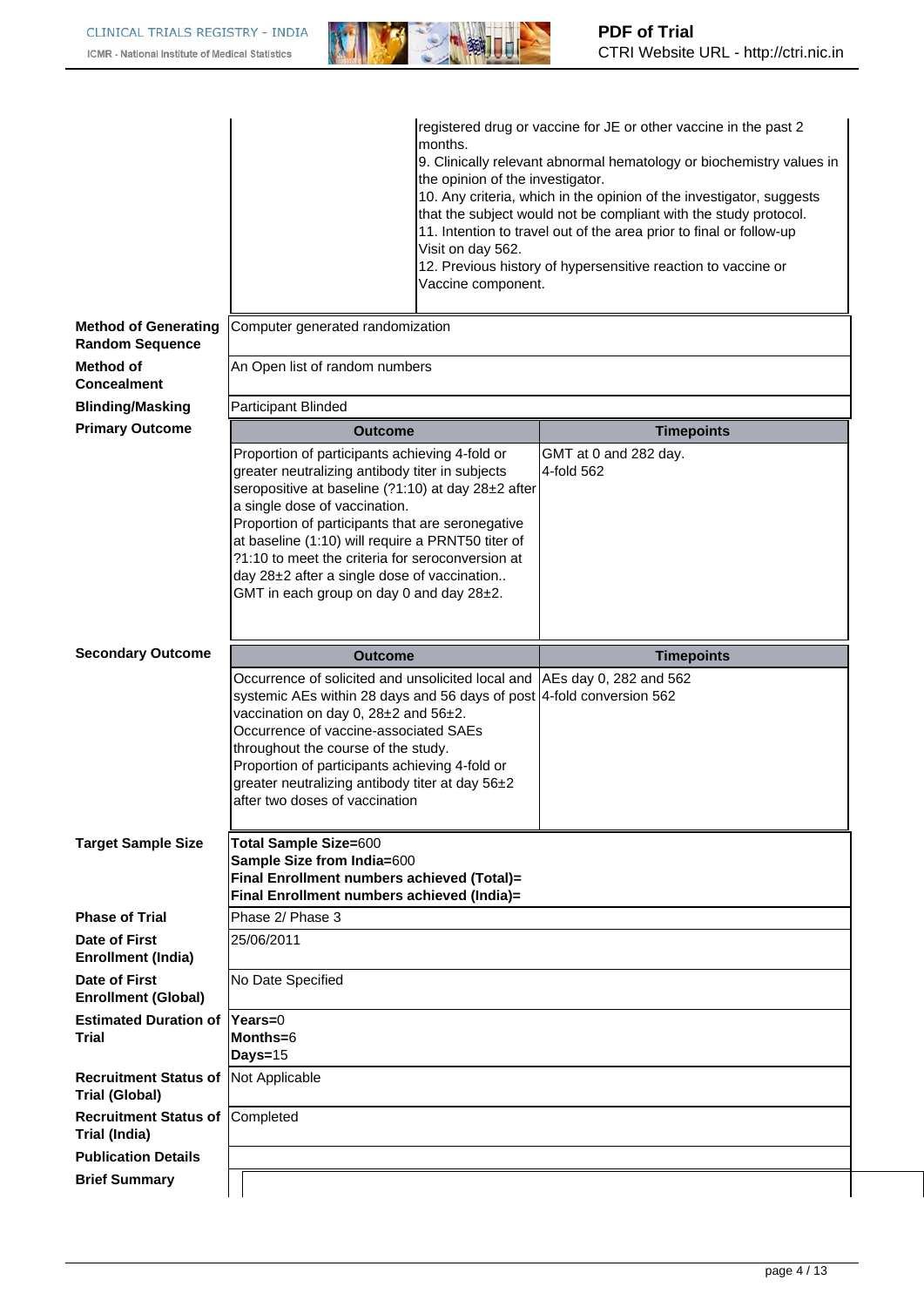

|                                                    | Product: Inactivated Japanese encephalitis Vaccine                                                                                                               |
|----------------------------------------------------|------------------------------------------------------------------------------------------------------------------------------------------------------------------|
| <b>Protocol Number</b>                             | <b>BBIL/JEV/II/III/2011</b>                                                                                                                                      |
| Full Title of Project                              | A Phase II/III, Randomized, Single Blinded, Active Controlled Study to Evaluat<br>Immunogenicity and Safety of inactivated Japanese encephalitis Vaccine in heal |
| <b>Short Title</b>                                 | Randomized, Single Blinded, Active Controlled Immunogenicity and Safety St<br>Japanese encephalitis Vaccine.                                                     |
| Version Number and Date Version 1.0 and 04/02/2011 |                                                                                                                                                                  |
| <b>Investigational Product</b>                     | Inactivated Japanese encephalitis Vaccine                                                                                                                        |
| <b>Clinical Phase</b>                              | Phase II/III                                                                                                                                                     |
| Sponsor                                            | <b>Bharat Biotech International Ltd</b>                                                                                                                          |
|                                                    | Genome Valley, Shameerpet,                                                                                                                                       |
|                                                    | Hyderabad-500 078,                                                                                                                                               |
|                                                    | Andhra Pradesh, India                                                                                                                                            |
| <b>Project Technical</b><br><b>Advisers</b>        | Dr. Richard Chin, Director,                                                                                                                                      |
|                                                    | <b>Dr. Raj Shankar Ghosh,</b> Regional Directo <b>r</b> , South <i>i</i>                                                                                         |
|                                                    | Dr. Biswal                                                                                                                                                       |
|                                                    | <b>Institute for One World Health</b>                                                                                                                            |
|                                                    | <b>New Delhi -110025</b>                                                                                                                                         |
|                                                    | V: +91.11. 40601208/09, http://oneworldhealth.org                                                                                                                |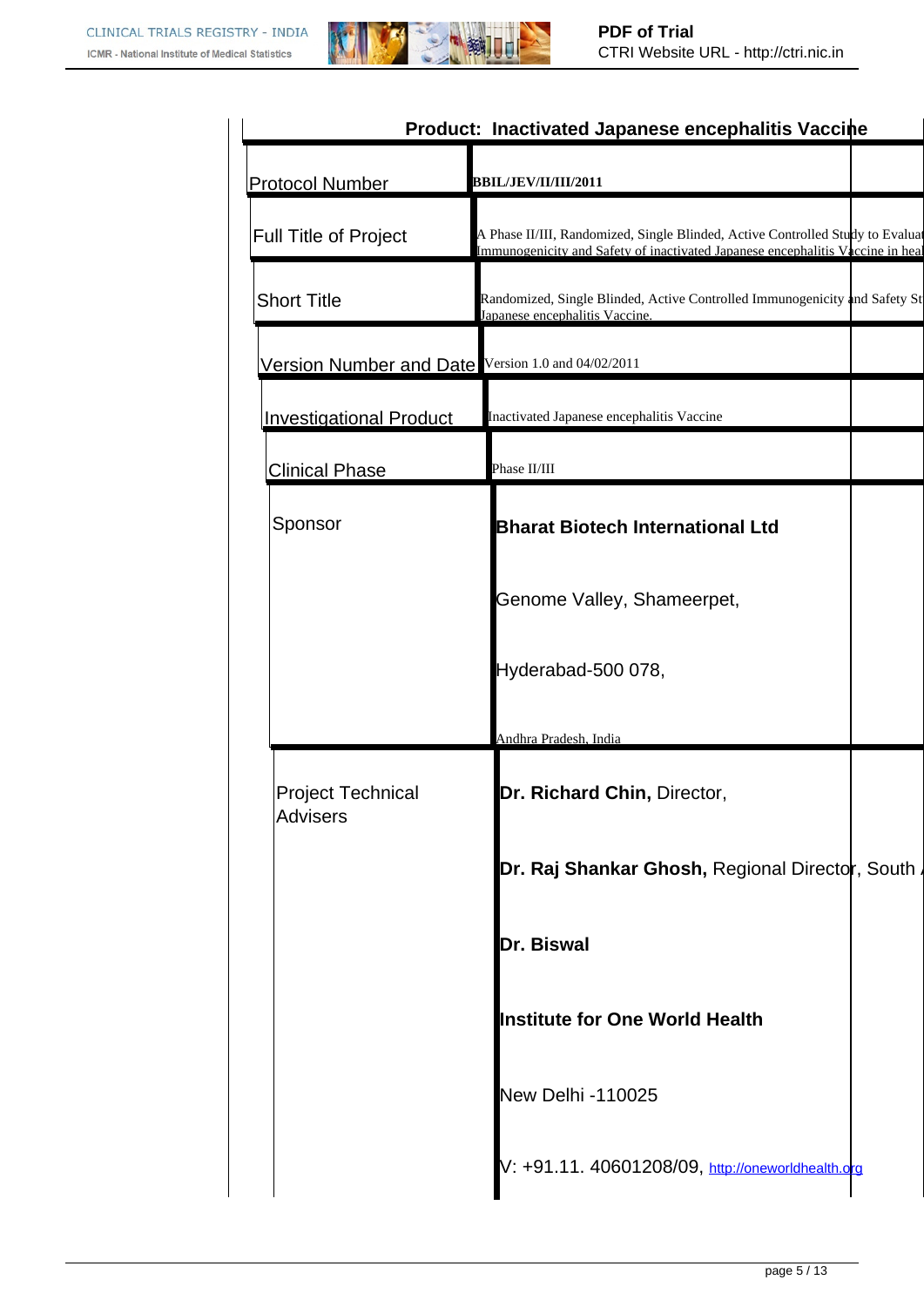

|                         | Dr. Milind Gore,                       |                                                                                                                                                                                                                                                           |             |  |
|-------------------------|----------------------------------------|-----------------------------------------------------------------------------------------------------------------------------------------------------------------------------------------------------------------------------------------------------------|-------------|--|
|                         | <b>National Institute of Virology,</b> |                                                                                                                                                                                                                                                           |             |  |
|                         | Pune, India.                           |                                                                                                                                                                                                                                                           |             |  |
|                         |                                        |                                                                                                                                                                                                                                                           |             |  |
| <b>Study Type</b>       |                                        | Preventive, Randomized, Single Blinded, Active Controlled \$tudy                                                                                                                                                                                          |             |  |
| <b>Study Population</b> | <b>Category</b>                        | A total of 600 healthy volunteers of age group<br>participate in this study with 450 Test vaccine<br>Reference vaccine group. The study will proc<br>descending age group as mentioned below.<br><b>Age in Years</b>                                      | <b>Test</b> |  |
|                         | $\mathbf{1}$                           | $?50$ to $>18$                                                                                                                                                                                                                                            | <u>150</u>  |  |
|                         | 2                                      | ?18 to $> 6$                                                                                                                                                                                                                                              | 150         |  |
|                         | 3                                      | ?6 to ?1                                                                                                                                                                                                                                                  | 150         |  |
|                         |                                        | <b>Total</b>                                                                                                                                                                                                                                              | 450         |  |
|                         |                                        | The sample size has been calculated on the follov<br>allocation ratio of 3:1 (test: reference), 90 % powe<br>margin of 15%, one sided alpha - 97.5% CI. Bas<br>inputs, a total of 600 evaluable subjects are ne<br>group and 150 in the Reference group). |             |  |
| <b>Study Objectives</b> |                                        | The primary objective is to Compare the Immunog<br>vaccine with reference vaccine in terms of Seroco                                                                                                                                                      |             |  |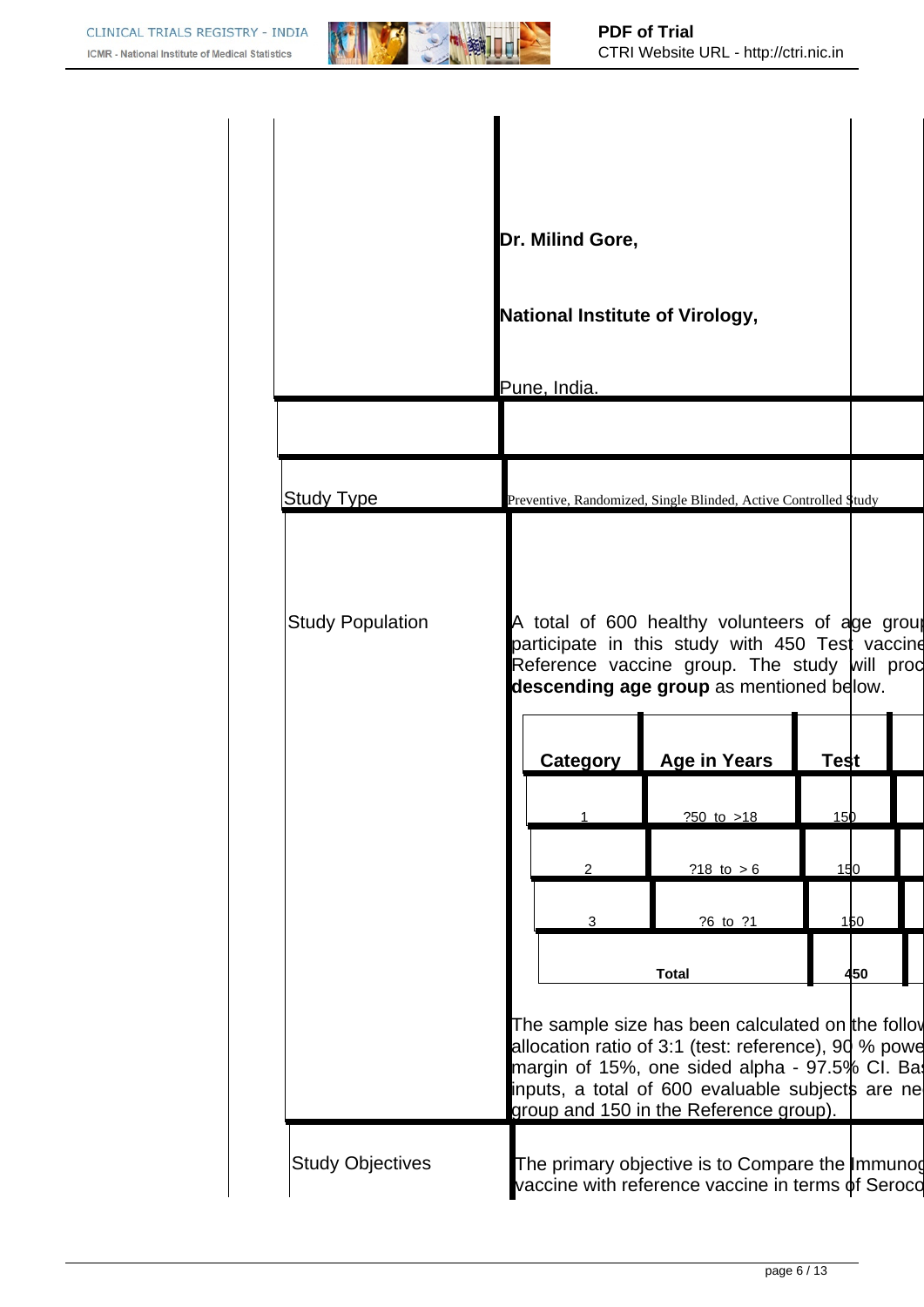

|                     | Geometric Mean Titers of JEV neutralizing antibor<br>after two doses.                                                                                                                                                                                                                                                                                                                                                                             |
|---------------------|---------------------------------------------------------------------------------------------------------------------------------------------------------------------------------------------------------------------------------------------------------------------------------------------------------------------------------------------------------------------------------------------------------------------------------------------------|
|                     | The Secondary objective is to assess and to evaluate the Safety of the cell cultured inactivated<br>Japanese encephalitis Vaccine in healthy volunteers of 50 to 1 years.                                                                                                                                                                                                                                                                         |
| <b>Study Design</b> | Prevention, Randomized, Single Blinded, Active Control Study.                                                                                                                                                                                                                                                                                                                                                                                     |
|                     | <b>Screening Period</b>                                                                                                                                                                                                                                                                                                                                                                                                                           |
|                     | Visit 1:                                                                                                                                                                                                                                                                                                                                                                                                                                          |
|                     | After obtaining written Informed Consent from the subject legally accept<br>subject (in case of minor age groups), subjects will be screened for eligi<br>Screening period might last for 7days. Screening includes bbtaining me<br>examination, demographic data (Weight, Height & Gender). Vital signs<br>Rate, Body temperature-oral or auxiliary). After completion of the scree<br>to be eligible, subject shall be enrolled into the study. |
|                     | Treatment & Follow-up period                                                                                                                                                                                                                                                                                                                                                                                                                      |
|                     | Visit $2$ (Day 0):                                                                                                                                                                                                                                                                                                                                                                                                                                |
|                     | Healthy volunteers of 50 to 1 years will be enrolled. 4 ml of blood samp<br>the vaccination for antibody estimation. They will receive either Test va<br>according to the randomization.                                                                                                                                                                                                                                                          |
|                     | Prior to vaccination, eligibility and medical history will be reviewed; vi<br>temperature will be measured. Subjects shall be observed for 30 minute<br>administration for Vital signs, local reactions, and general symptoms for<br>information will be recorded in the diary cards.                                                                                                                                                             |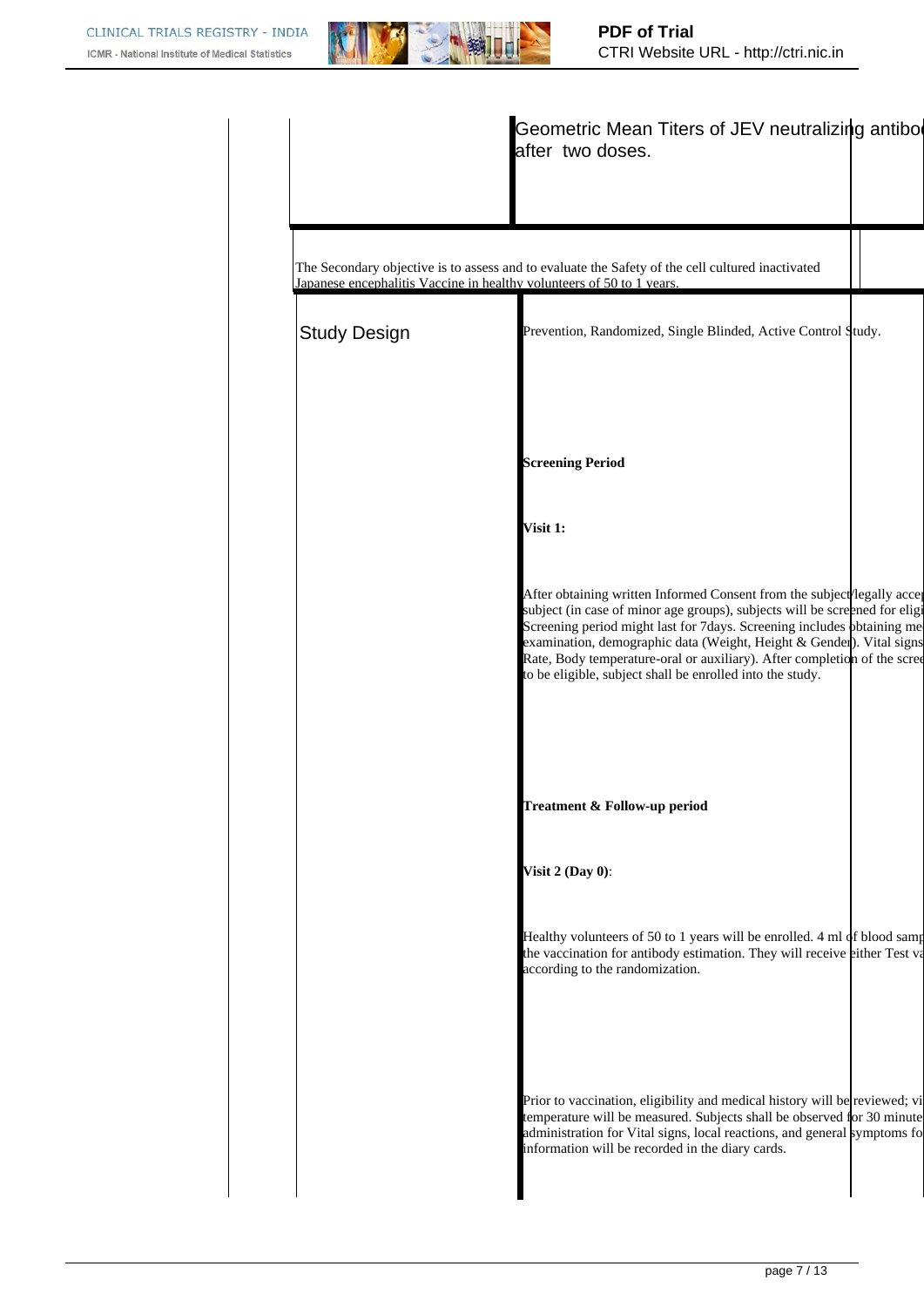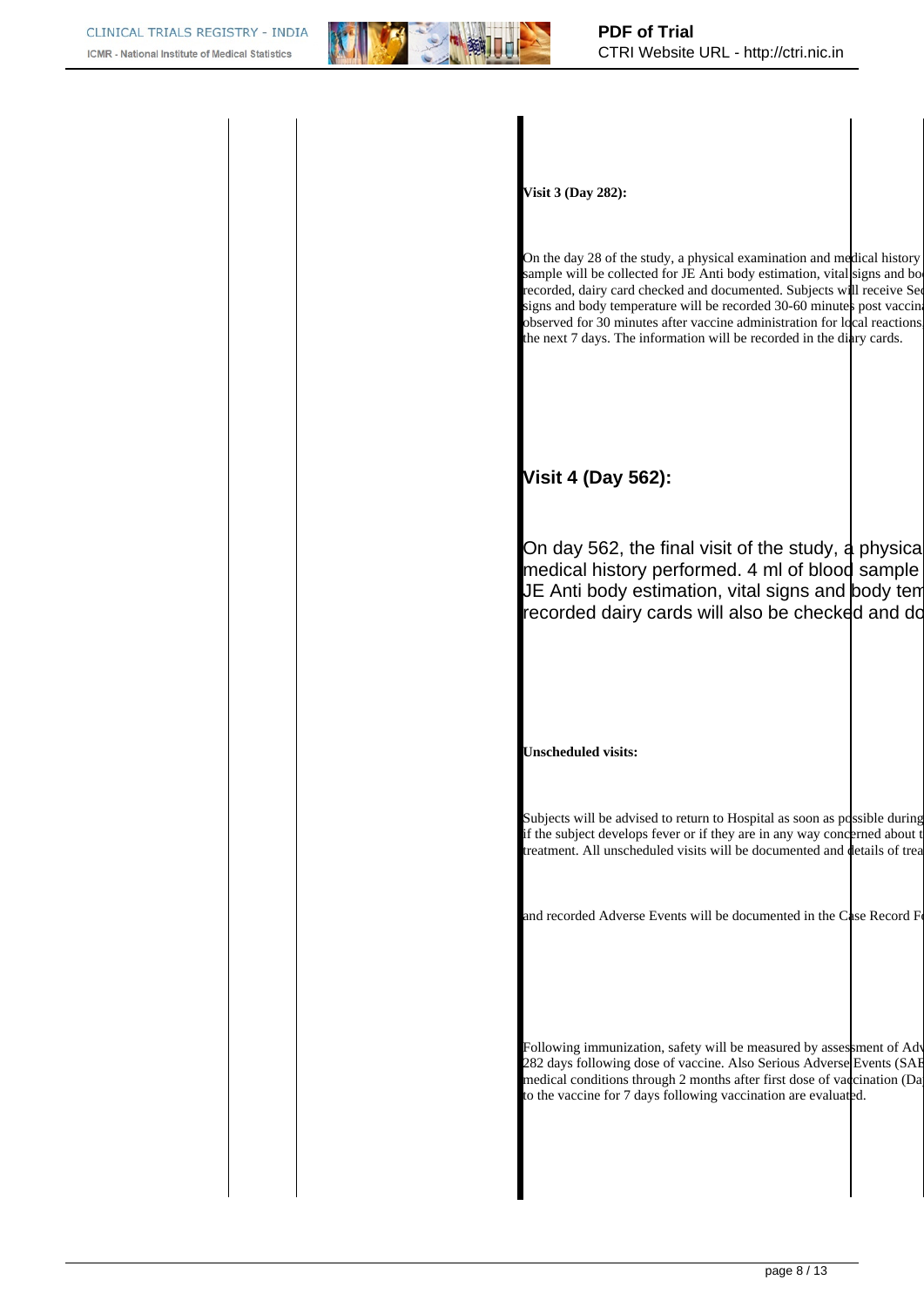

|                                      |    | Immunogenicity testing will include antibody estimation on Day 0, Day<br>samples.                                                                                                                                                                                                                                                                                                                                                                                                           |       |
|--------------------------------------|----|---------------------------------------------------------------------------------------------------------------------------------------------------------------------------------------------------------------------------------------------------------------------------------------------------------------------------------------------------------------------------------------------------------------------------------------------------------------------------------------------|-------|
| Number of Arm in the<br>Study        |    | Two arm study: One arm is Inactivated Japanese encephalitis vaccine (<br>arm will be Live, attenuated Japanese encephalitis vaccine (Reference                                                                                                                                                                                                                                                                                                                                              |       |
| Randomization and<br><b>Blinding</b> |    | The randomization sheet will be generated by<br>Clinical Trials, Hyderabad) involvement, it will l<br>centers directly and not to the Sponsors. All the<br>vaccine vials will be coded as per the random<br>assignment will not be known to the Sul<br>representative, Sponsor, laboratory<br>immunologic and serologic assay. Surficient c<br>blind the sera samples while coding to ke<br>performing serologic assay also blinded. A d<br>Report Forms will be used to blind the codes of | staff |
|                                      |    | A copy of computer generated randomization lis<br>and decoded key will be sent to the bibstatistici<br>study for decoding of the data and statistical and                                                                                                                                                                                                                                                                                                                                   |       |
| <b>Inclusion Criteria</b>            |    | 1. Healthy volunteers of 50 to 1 years age group (inclus<br>significant medical history or abnormal fin<br>2. Willing to give signed written Informed Co                                                                                                                                                                                                                                                                                                                                    |       |
|                                      | 3. | Available for all study related visits and procedures for the entire dur<br>known exposure to JE prior to the first screening visit based on previd                                                                                                                                                                                                                                                                                                                                         |       |
| <b>Exclusion Criteria</b>            | 1. | Subjects with the age less than 1 and above                                                                                                                                                                                                                                                                                                                                                                                                                                                 |       |
|                                      | 2. | Fever of any origin of duration more than 3 d<br>prior to screening or on the day of screening.                                                                                                                                                                                                                                                                                                                                                                                             |       |
|                                      | 3. | History of malaise, head ache, andrexia at<br>or during the administration of the vaccine unde                                                                                                                                                                                                                                                                                                                                                                                              |       |
|                                      | 4. | Past history of JE infection.                                                                                                                                                                                                                                                                                                                                                                                                                                                               |       |
|                                      | 5. | Life threatening or serious cardiac (NYH)                                                                                                                                                                                                                                                                                                                                                                                                                                                   |       |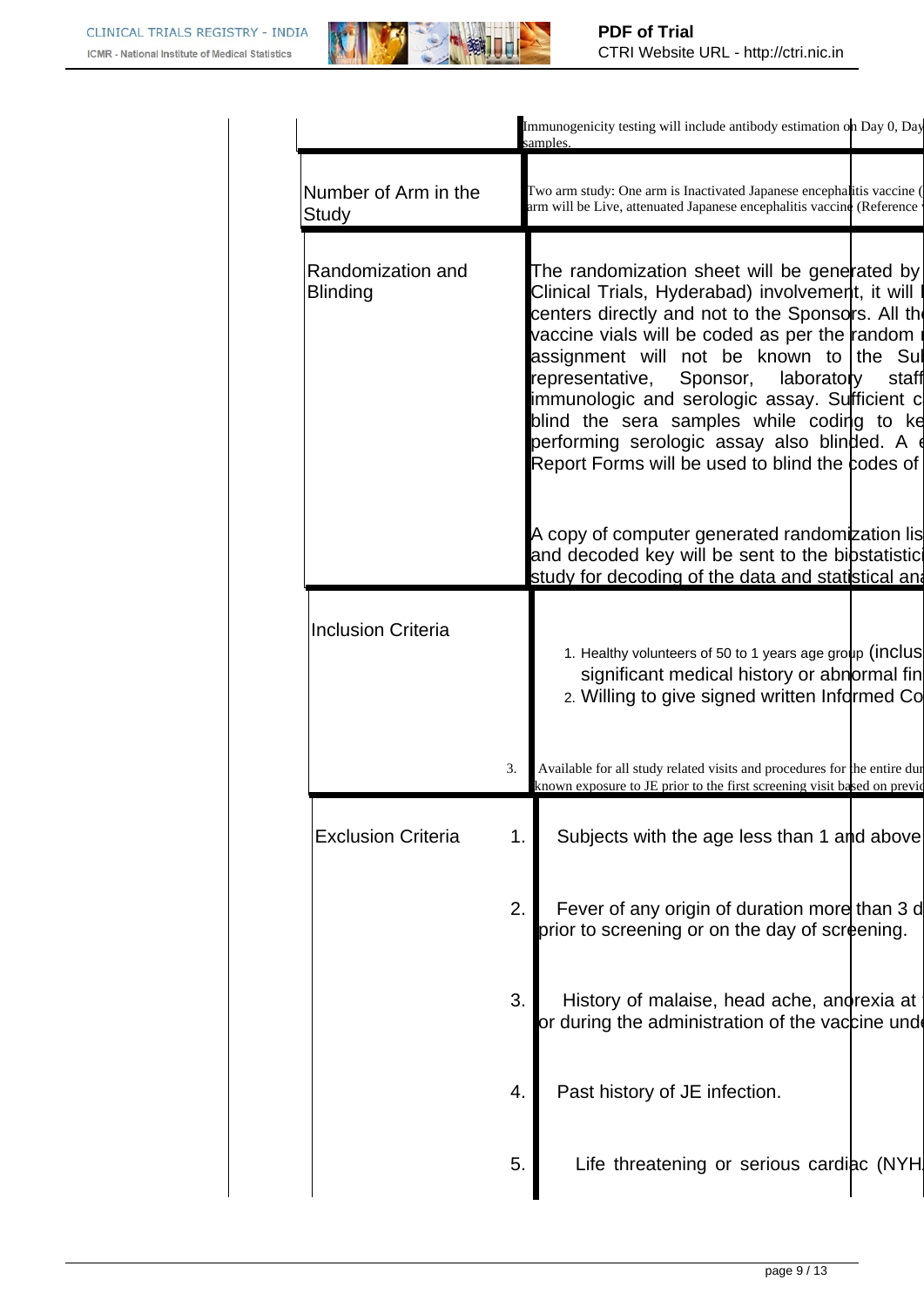

|                          | failure), respiratory gastrointestinal,<br>Hepatid<br>hematological or immune disorders.                                                                                                                                                                |
|--------------------------|---------------------------------------------------------------------------------------------------------------------------------------------------------------------------------------------------------------------------------------------------------|
| 6.                       | Past history of / current allergic diseases.                                                                                                                                                                                                            |
| 7.                       | Any confirmed or suspected<br>imi<br>immunodeficient condition                                                                                                                                                                                          |
| 8.                       | Use of any marketed or investigational of<br>registered drug or vaccine for JE of<br>non<br>months.<br>past 2                                                                                                                                           |
| 9.                       | Clinically relevant abnormal hematology or b<br>the opinion of the investigator.                                                                                                                                                                        |
|                          | 10 Any criteria, which in the opinion of the inves<br>the subject would not be compliant with the stu                                                                                                                                                   |
| 11                       | Intention to travel out of the area prior to final                                                                                                                                                                                                      |
|                          | Visit on day 562.                                                                                                                                                                                                                                       |
|                          | 12 Previous history of hypersensitive reaction to                                                                                                                                                                                                       |
|                          | Vaccine component.                                                                                                                                                                                                                                      |
| <b>Test Vaccine</b>      | The JE vaccine (BBILS) is purified inactivated vaccine, containing t<br>clinical case of JE infection from an endemic area in India. The strai<br>cells. The vaccine was prepared by purification and inactivation pro<br>Good Manufacturing Practices. |
|                          |                                                                                                                                                                                                                                                         |
| <b>Reference Vaccine</b> | The SA 14-14-2 is a Live, attenuated Japanese encephalitis vaccine<br>produced by Chengdu Institute of Biological products (CDIBP), Ch                                                                                                                  |
|                          |                                                                                                                                                                                                                                                         |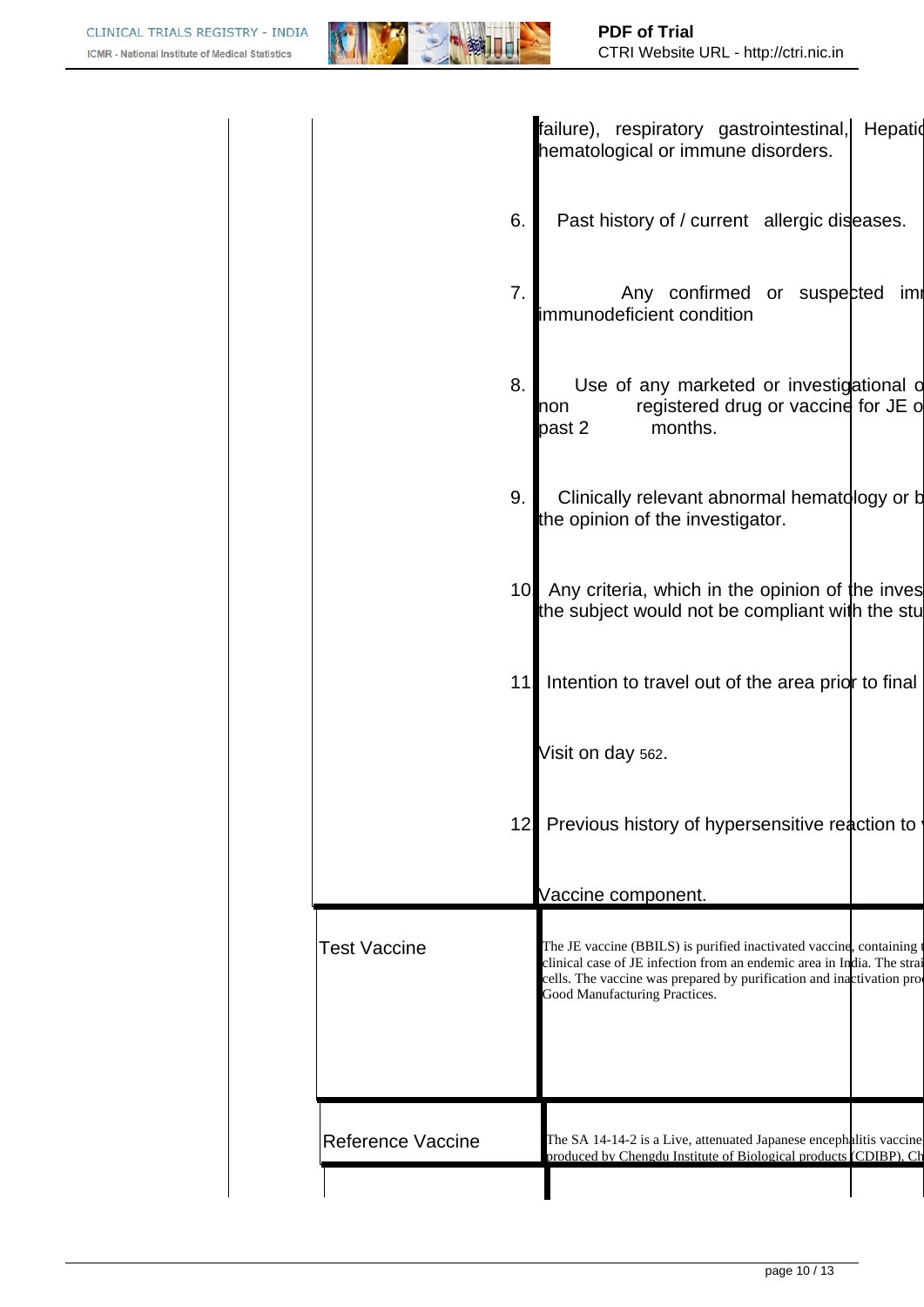

| Dose, Dosage and route<br>of administration | Test vaccine: Liquid 0.5 mL of Test Vaccine will be injected as tw<br>282 by Intramuscular route.                                                                     |
|---------------------------------------------|-----------------------------------------------------------------------------------------------------------------------------------------------------------------------|
|                                             | Reference vaccine: Lyophilized Reference Vaccine 0.5mL will be<br>the diluent supplied as one dose on day 0 and second dose will be<br>subcutaneous route.            |
|                                             | Subjects will receive either cell culture Inactivated Japanese encep<br>5g protein or Reference vaccine as per randomization.                                         |
| Endpoints                                   | Primary                                                                                                                                                               |
|                                             | Proportion of participants ach<br>neutralizing antibody titer in subjects seropos<br>(?1:10) at day 282 after a single dose of vaco                                   |
|                                             | Proportion of participants that<br>baseline (<1:10) will require a PRNT $_{50}$ titer of<br>criteria for seroconversion at day 28 <sub>2</sub> after a<br>vaccination |
|                                             | • GMT in each group on day 0 and day 2                                                                                                                                |
|                                             | <b>Secondary</b>                                                                                                                                                      |
|                                             | Occurrence of solicited and<br>systemic AEs within 28 days and 56 days of p<br>0, 282 and 562.                                                                        |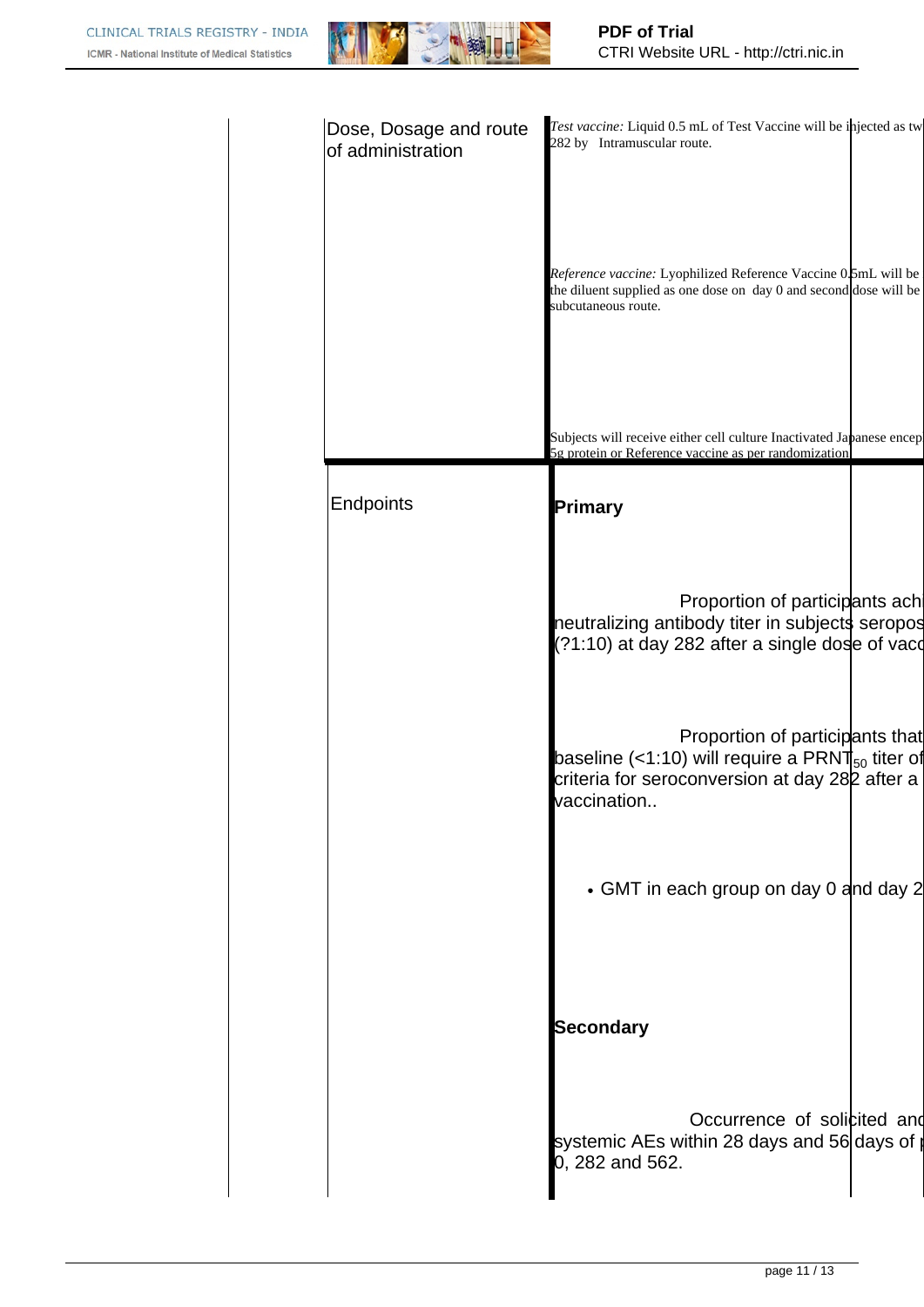

|                                  | Occurrence of vaccine-associate<br>course of the study.                                                                                                                                                                                                                                                                                     |  |
|----------------------------------|---------------------------------------------------------------------------------------------------------------------------------------------------------------------------------------------------------------------------------------------------------------------------------------------------------------------------------------------|--|
|                                  | Proportion of participants achieving 4-fold d<br>titer at day 562 after two doses of vaccination.                                                                                                                                                                                                                                           |  |
| <b>Statistical Analysis Plan</b> | The statistical analysis will be performed by<br>Indian Statistical Institute (ISI), Hyderabad. T<br>center would be collected by representatives<br>it at the site.                                                                                                                                                                        |  |
|                                  | Data analysis would be carried out separatel<br>based on the size and age as mentioned abd                                                                                                                                                                                                                                                  |  |
|                                  | The test used for evaluation would be as foll                                                                                                                                                                                                                                                                                               |  |
|                                  | 1. Comparisons of the proportion of subje<br>in the groups shall be made with the us<br>with Yates correction<br>2. The differences in the distribution of<br>tested with the use of the Kolmogorov-<br>method<br>3. The Adverse Reactions between grou<br>Chi-square or Fisher exact test. The 9<br>shall be calculated for median values. |  |
|                                  | Immunogenicity was analyzed with the endp<br>Confidence intervals) used by regulatory aut<br>Japanese encephalitis vaccine. These end p                                                                                                                                                                                                     |  |
|                                  | Seroconversion (Four-fold rise in<br>to pre-vaccination titers).                                                                                                                                                                                                                                                                            |  |
|                                  |                                                                                                                                                                                                                                                                                                                                             |  |